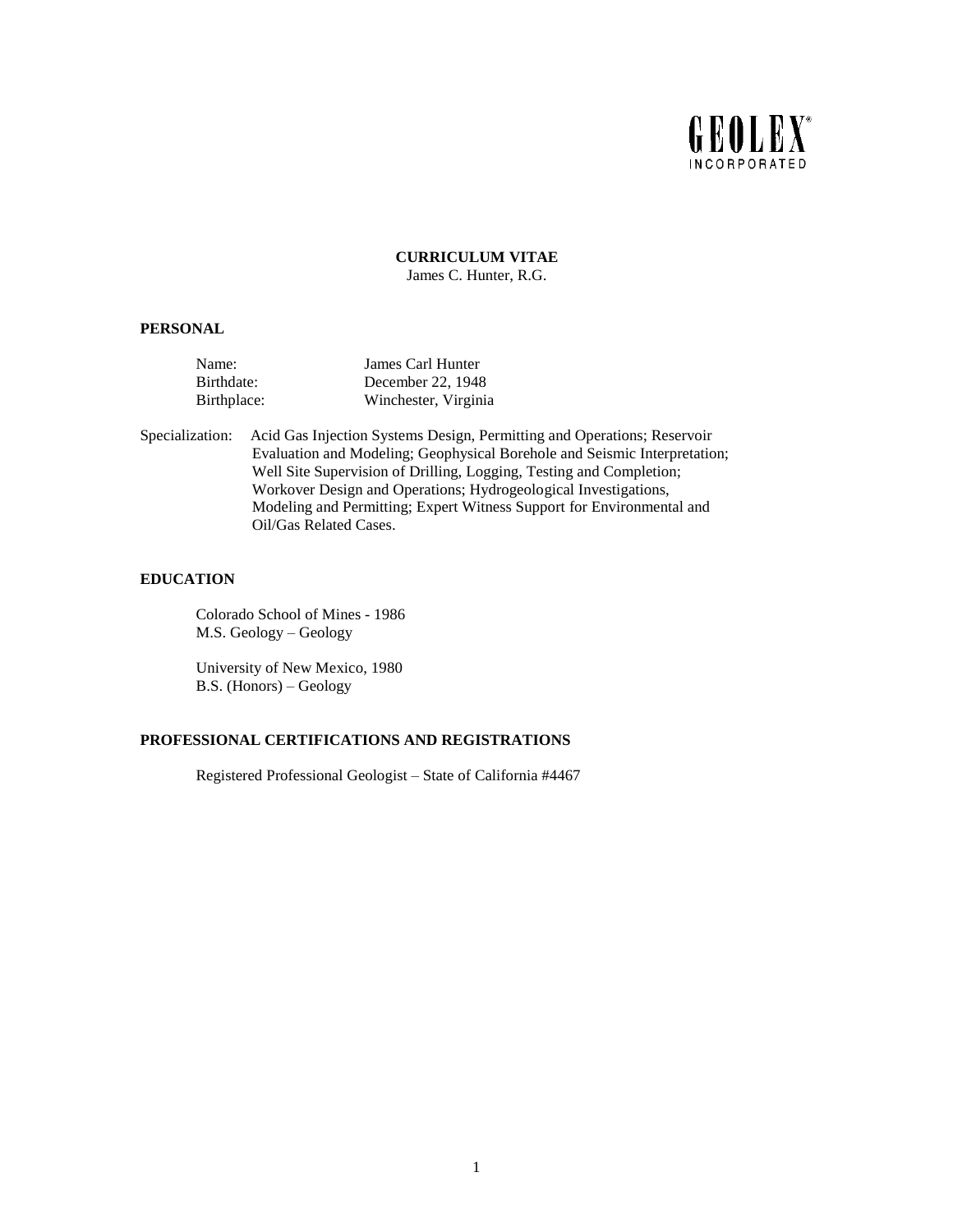# **EXPERIENCE**

**April 1997 – Present Consulting Senior Geologist Geolex, Inc. 500 Marquette Avenue NW #1350 Albuquerque, New Mexico 87102**

Duties, Accomplishments, Responsibilities:

Mr. Hunter plans and directs acid gas injection project for clients in New Mexico, Texas, Utah and other areas. His acid gas injection work involves initial feasibility studies, well design and AFE development, preparation and submittal of state and Federal permits, on-site well supervision, and well testing, completion, and subsequent operational support.

He also manages environmental investigations and analyses, primarily related to litigation support. He critically reviews the methods, results, and conclusions of other consultants and expert witnesses, as well as planning and implementing independent data collection, analysis and computer modeling. He also contributes to the preparation and review of Geolex's expert reports, and consults with clients and attorneys regarding response and litigation strategies. His recent projects have included:

- 1. Acid gas injection (AGI) project management for a total of 17 wells for clients including: Agave, Anadarko, DCP Midstream, Frontier Field Services, Holly Frontier, Regency, Santa Fe Midstream, Southern Union, Stakeholders Midstream, and Targa.
- 2. Develop and apply methods to calculate the migration of acid gas injected into underground reservoirs, incorporating reservoir petrophysical properties, acid gas phase equilibria over a wide range of pressures and temperatures, variable injection locations and rates, and ultimate acid gas distribution over the life of the injection project.
- 3. Evaluation of the current and long-term integrity of existing and planned wells that penetrate the injection zones to assure that no migration paths exist. As necessary, develop and direct programs to re-enter and remediate wells with casing and/or cement deficiencies.
- 4. Designing additional AGI wells that will be completed in existing, active AGI reservoirs. These wells require significant attention to metallurgy (corrosive-resistant alloys) and specialized cements. Drilling methods must also be modified to assure that acid gases are not released to adjacent formations or to the surface. Comprehensive safety plans, training and equipment are also used to assure personnel protection.
- 5. Providing regulatory interface with NMOCD and TRRC prior, during and after AGI well drilling, testing and completion. Responsibilities included permit negotiations and applications, preparation and submittal of requires sundries and interim reports, planning and supervising mechanical integrity testing, and overseeing post-drilling site reclamation.
- 6. Planned and implemented workover projects for AGI wells with operational problems, including hydrate blockages, gas bubbles, tubing and/or casing failures, and mechanical problems including surface and subsurface equipment.
- 7. Incorporated 3-D seismic studies and geophysical well logs to identify and characterize several deep injection targets for a Class I non-hazardous wastewater well in southeastern New Mexico. The project included the acquisition of seismic data over two areas, each approximately 9 square miles in extent. The data was processed and inversion techniques were used to identify zones with good potential porosity. The project is now proceeding with well site and well design phases.
- 8. Reviewed the soil and groundwater impacts from UST releases in 11 states in the Midwest and western US. Case involved cost allocation among previous and current site owners and insurance carriers. Developed detailed analyses of remediation costs-to-date, as well as projected future costs for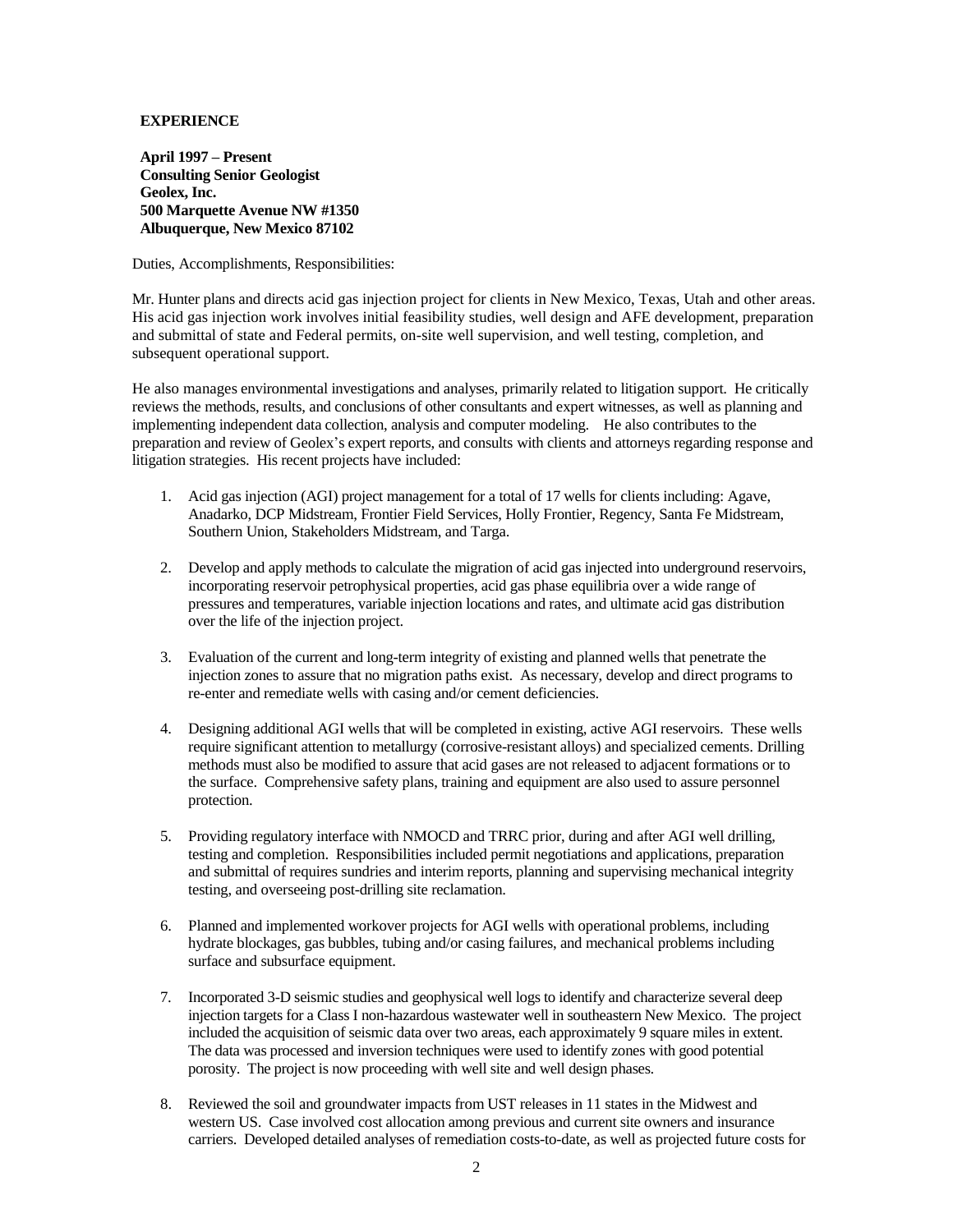remediation and monitoring, and provided estimates for potential future liabilities for closed sites.

- 9. Developed site-wide geological model for petroleum releases in shallow, alluvial aquifers beneath a pipeline terminal in the Black Warrior Basin in Alabama. The case revolved over alleged impacts from hydrocarbon vapors to nearby landowners. Determined that migration of NAPL and dissolvedphase hydrocarbons were controlled by variations in grain size and permeability of subsurface strata. Also supported analysis of releases to air from contaminated surface and groundwater, demonstrating that no releases above levels of concern reached properties of adjacent plaintiffs.
- 10. Studied the impacts to soils and groundwater from oil & gas production facilities in Texas, where drilling wastes were improperly disposed of on land and into surface waters. Demonstrated that heavy metals as well as hydrocarbons were generated by the drilling processes, and had migrated to groundwater.
- 11. Evaluation and modeling of the chemical behavior of a complex, multi-source groundwater plume containing PCE, TCE, TCA, DCE and MeCl at the Redfield Site in Denver, Colorado, for Brown Group Retail. This case also included evaluation of the performance of groundwater control and treatment systems, and detailed studies of indoor air impacts from the shallow groundwater plume.
- 12. Investigation and modeling of historical and potential future behavior of a TCE plume originating from a former United States Air Force facility and migrating into a residential area for the U.S. Department of Justice. Potential indoor air effects and the effectiveness of mitigation systems were also evaluated.
- 13. Investigation of the sources, transport and fate of a PCE plume which has migrated from an industrial facility into a drinking water aquifer for Ingersoll Rand Corporation, Schlage Lock Division. The study has also investigated the effectiveness of groundwater containment and remediation systems, as well as the operation of wellhead control systems.
- 14. Groundwater investigations, chemical and stable isotope studies, and groundwater flow and contaminant-transport modeling to identify sources and flow paths for composite groundwater contamination plumes resulting from releases from multiple pipeline releases for Duke Energy Field Services.
- 15. Investigation of airborne lead contamination originating from former battery-recycling smelters in 3 sites in the central and western U.S. for AIG as insurers of a lead smelter company. This project involved the detailed analysis of smelting processes, and the development of models which allowed the identification of routine versus accidental releases of lead particulates to air and surrounding soils.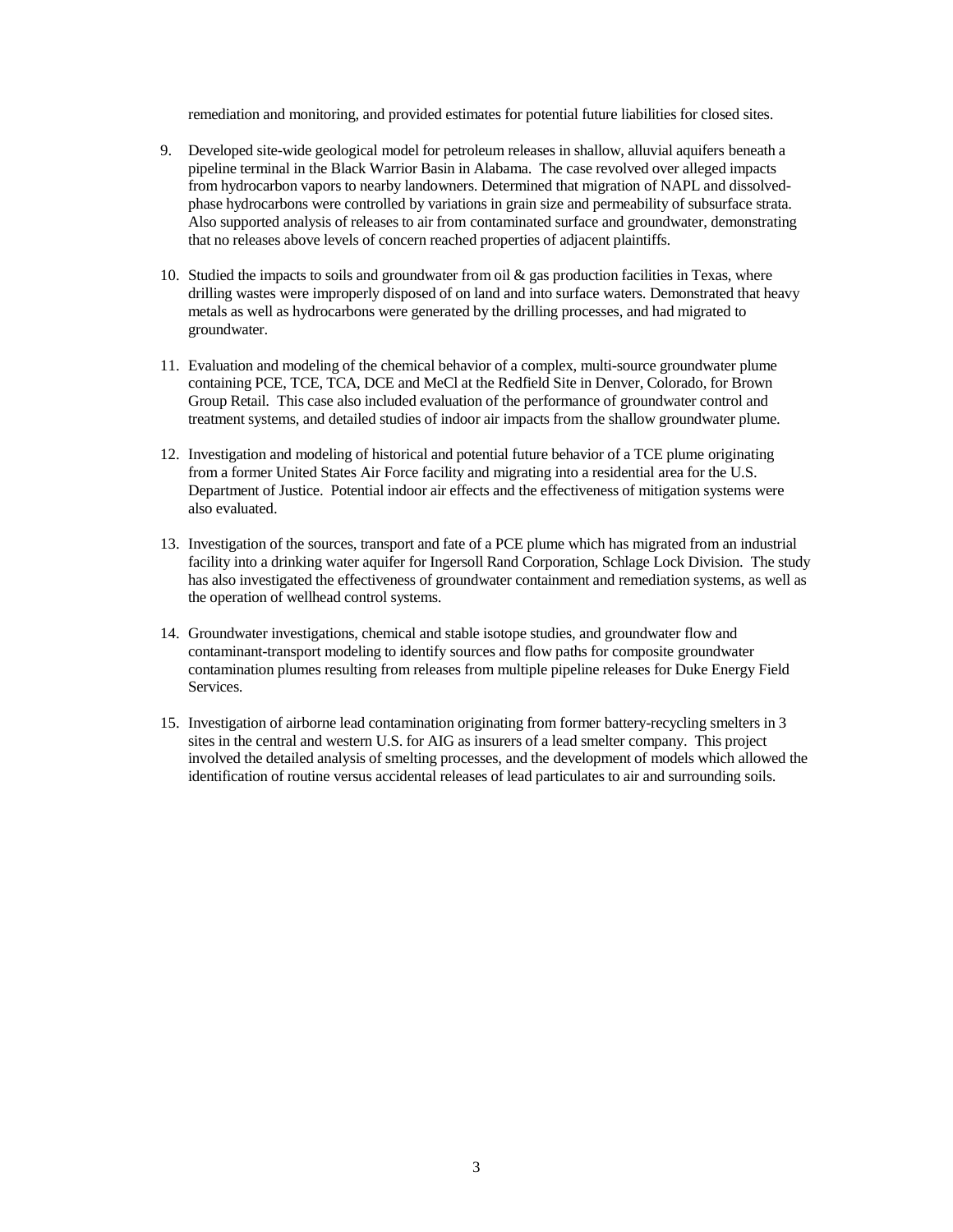**November 1993 to March 1997: President James C. Hunter & Associates 2529 Georgene NE Albuquerque, New Mexico 87112**

Duties, Accomplishments, Responsibilities:

Providing environmental compliance services to private and government clients, including semiconductor manufacturers, remediation contractors, and National Laboratories.

- 1. Development and implementation of waste management, treatment, disposal and compliance program for major semiconductor fabrication facility, including innovative techniques to decontaminate equipment in clean room environments.
- 2. Direction of remediation activities at 6 Voluntary Corrective Action sites at Los Alamos National Laboratory. These sites involved organic solvents, PCBs, demolition debris, and potentially radioactive wastes. Work was performed in radiological and explosive-ordnance control areas.
- 3. Design and installation of soil and groundwater remediation systems for combined solvent and hydrocarbon releases at a chemical supply facility.
- 4. Direction of remediation of soils and debris contaminated with hazardous and radioactive wastes at a USAF facility. This project also involved on-site classification and stabilization of wastes.

**1991 to November 1993 Vice President, Technical Services Monteverde Environmental Consultants, Inc. 11930 Menaul NE Albuquerque New Mexico 87112**

Duties, Accomplishments, Responsibilities:

Responsible for supervision of technical staff of hydrogeologists, chemists, and microbiologists. Also developed corporate and divisional budgets, prepared business and strategic plans, and supported business development and proposal efforts.

- 1. Directed preparation of OPA 90 Spill Control Plans for three product-dispensing facilities in New Mexico and Arizona. Evaluated existing conditions and spill control measures, developed additional measures and procedures for current compliance.
- 2. Analysis of chemical, stable-isotope and radioisotope impacts to archaeological sites and materials resulting from the Exxon Valdez oil spill.
- 3. Direction of remediation efforts at over 25 UST and AST sites, including soil removal, groundwater treatment, and bioremediation methods.
- 4. Litigation support and expert witness testimony in a criminal case involving allegations of illegal hazardous waste storage and disposal. This case also involved site investigations including soil sampling and analysis, groundwater monitoring, and analysis of contaminant transport.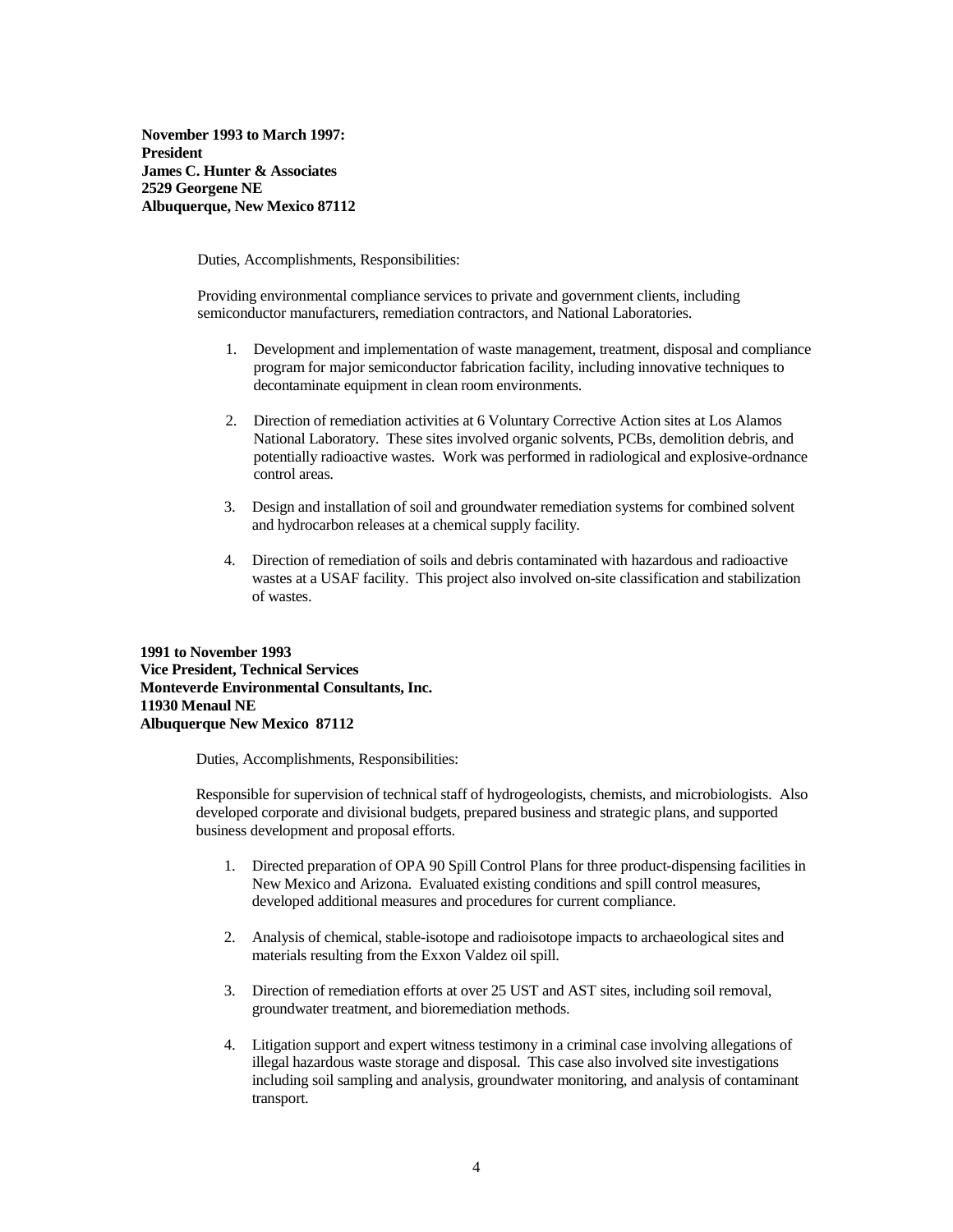**1989 to 1991 Division Manager Groundwater and Waste Management Division Mariah Associates, Inc. Albuquerque, New Mexico**

Duties, Accomplishments, Responsibilities:

Headed Mariah's program to provide hydrogeologic and permitting services for clients in the western United States.

- 1. Investigation of potential impacts to cultural resources from construction activities related to the construction of the Waste Isolation Pilot Project near Carlsbad, New Mexico.
- 2. Field investigations and remediation studies related to releases from produced-water pits and releases from petroleum transportation and storage facilities.
- 3. Environmental assessments and audits of commercial and industrial facilities.

## **1984 to 1989 Program Manager Geoscience Consultants, Ltd. Albuquerque, New Mexico**

Duties, Accomplishments, Responsibilities:

Provided compliance and consulting services for a range of private and government clients, including USEPA. Served as contract compliance inspector for EPA evaluations of RCRA and CERCLA sites. Developed and implemented waste minimization audits for Federal facilities. Supervised technical staff division, including chemists, geologists, biologists, and industrial hygienists.

- 1. Direction of document review and site audits for all RCRA and CERCLA investigations at the Idaho National Engineering Laboratory. These services were provided under contract with USEPA and included hazardous waste permits, corrective action studies and work plans, RI/FS activities, closure plans, groundwater monitoring, and data management, sampling and analysis, and QA/QC plans. Site issues involved soil and groundwater contamination by TCE, PCE, metals and radionuclides.
- 2. Direction of a site investigation related to the Rocky Mountain Arsenal CERCLA site. Design and installation of monitor well clusters, sampling and analysis of soil and groundwater, and analysis of stream/aquifer interactions. Groundwater contamination involved TCE, PCE, and pesticides.
- 3. Quality Assurance Quality Control oversight for groundwater monitoring of organic solvent plume at NASA White Sands Test Facility. Directed the efforts of chemists and geologists in reviewing and validating monitoring data from over 20 monitor wells, and integrated groundwater data with geologic, seismic and soil-gas surveys. Supervised and edited report preparation and presentations to NASA and regulatory agencies.
- 4. Project Manager for development of expert testimony in support of revised produced-water regulations in the San Juan Basin. Performed well-site investigations (soil and groundwater sampling and monitoring) and developed computer models for transport and fate of hydrocarbons in groundwater.
- 5. Direction of document review and site inspections (under contract with USEPA) for over 25 sites nationwide, including the Idaho National Engineering Laboratory and the Rocky Mountain Arsenal. Work included review of plans, site inspections, program quality assurance, and participation in negotiations with state and Federal regulatory agencies. Private-sector work has included RCRA permitting, design and installation of groundwater monitoring networks, site characterization, closure plans, and remedial action.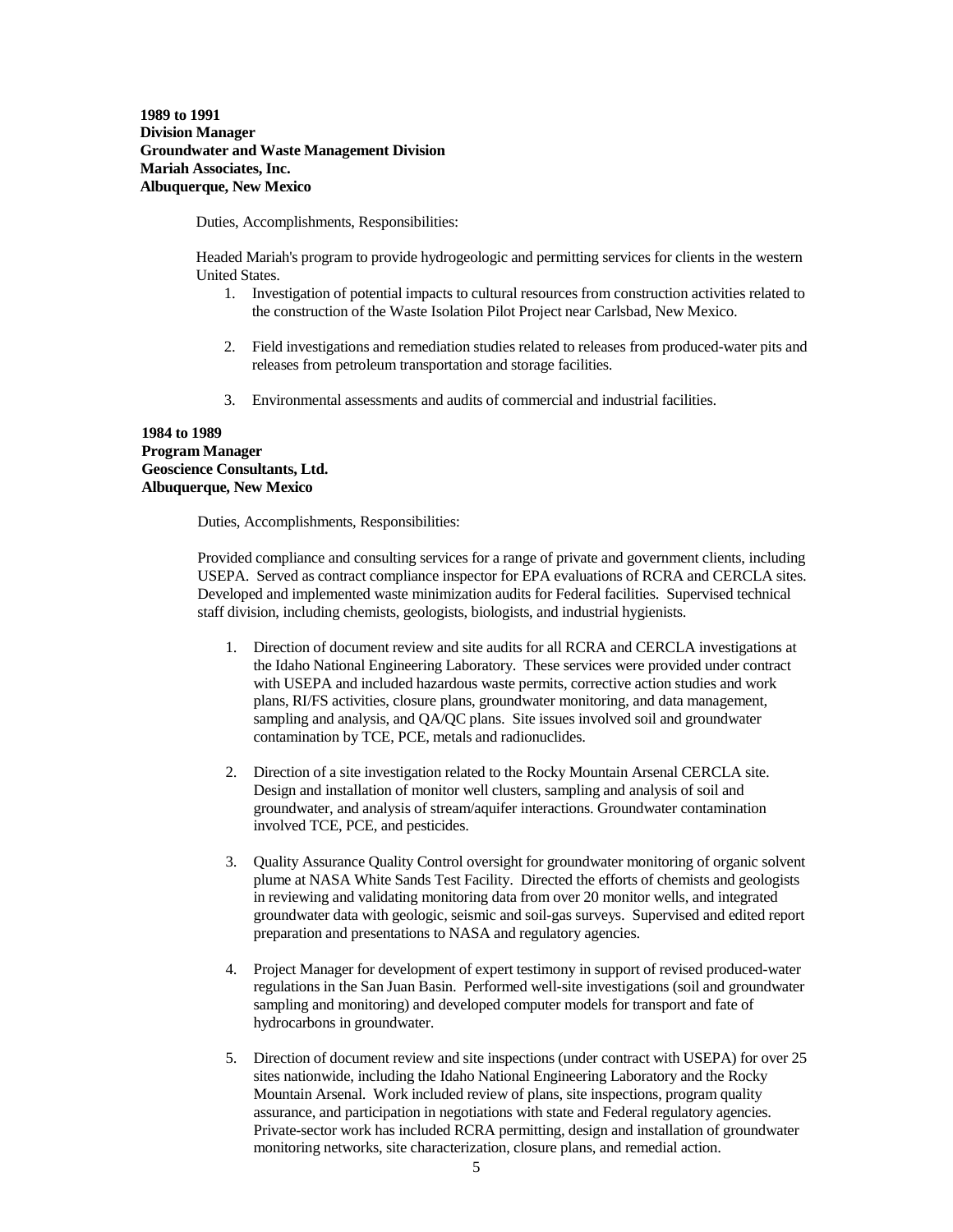# **1982 to 1984 Teaching and Research Assistant Colorado School of Mines Golden, Colorado**

Duties, Accomplishments, Responsibilities:

Responsible for developing and teaching undergraduate courses in earth materials, structural geology, and petroleum geology. Also organized graduate field seminars in mapping and interpreting complex structural areas.

**1981 to 1982 Staff Member Geochemistry Group Los Alamos National Laboratory Los Alamos, New Mexico**

Duties, Accomplishments, Responsibilities:

Co-Principal investigator for the State-Coupled Low Temperature Geothermal Resource Program. Planned and conducted field studies related to geothermal gradients in northern New Mexico.

# **1979 to 1981 Exploration Geologist Tenneco Minerals, Inc. Tucson, Arizona**

Duties, Accomplishments, Responsibilities:

Explored for base, precious, industrial and energy minerals throughout the western United States. Planned and supervised sampling, mapping and drilling projects, prepared recommendations for management.

## **PUBLICATIONS**

- Hunter, J. C. and Gutierrez, A.A.: Redundant AGI Wells for Gas Processing Plants: Operational, Environmental, And Regulatory Benefits. AGIS VI International Symposium; Houston, Texas USA, October 27, 2016.
- Gutierrez, A.A, and Hunter, J. C.: Review and Testing of Radial Simulations of Plume Expansion and Confirmation of Acid Gas Containment Associated with Acid Gas Injection in an Underpressured Clastic Carbonate Reservoir AGIS V International Symposium, Banff, Alberta, Canada May 21, 2015
- Gutierrez, A.A, and Hunter, J. C.: Control and Prevention of Hydrate Formation and Accumulation in Acid Gas Injection Systems during Transient Pressure/Temperature Conditions. AGIS IV International Symposium Calgary, Alberta, Canada, September 25, 2013.
- Nelson, E.P. and Hunter, J.C., 1986; Laramide Thin-Skinned Deformation in Permian Rocks, Fra Cristobal Range, South Central New Mexico; in New Mexico Geological Society Thirty-Seventh Annual Field Conference Guidebook, October 1986.
- Shagam, J.Y., Hunter, J.C., Brown, W.J., and Scott, R.M., 1992; Microbial Remediation of a UST Site in Albuquerque's South Valley; presented at New Mexico Environment Department First Annual Conference on the Environment, Albuquerque, New Mexico, September 1992.